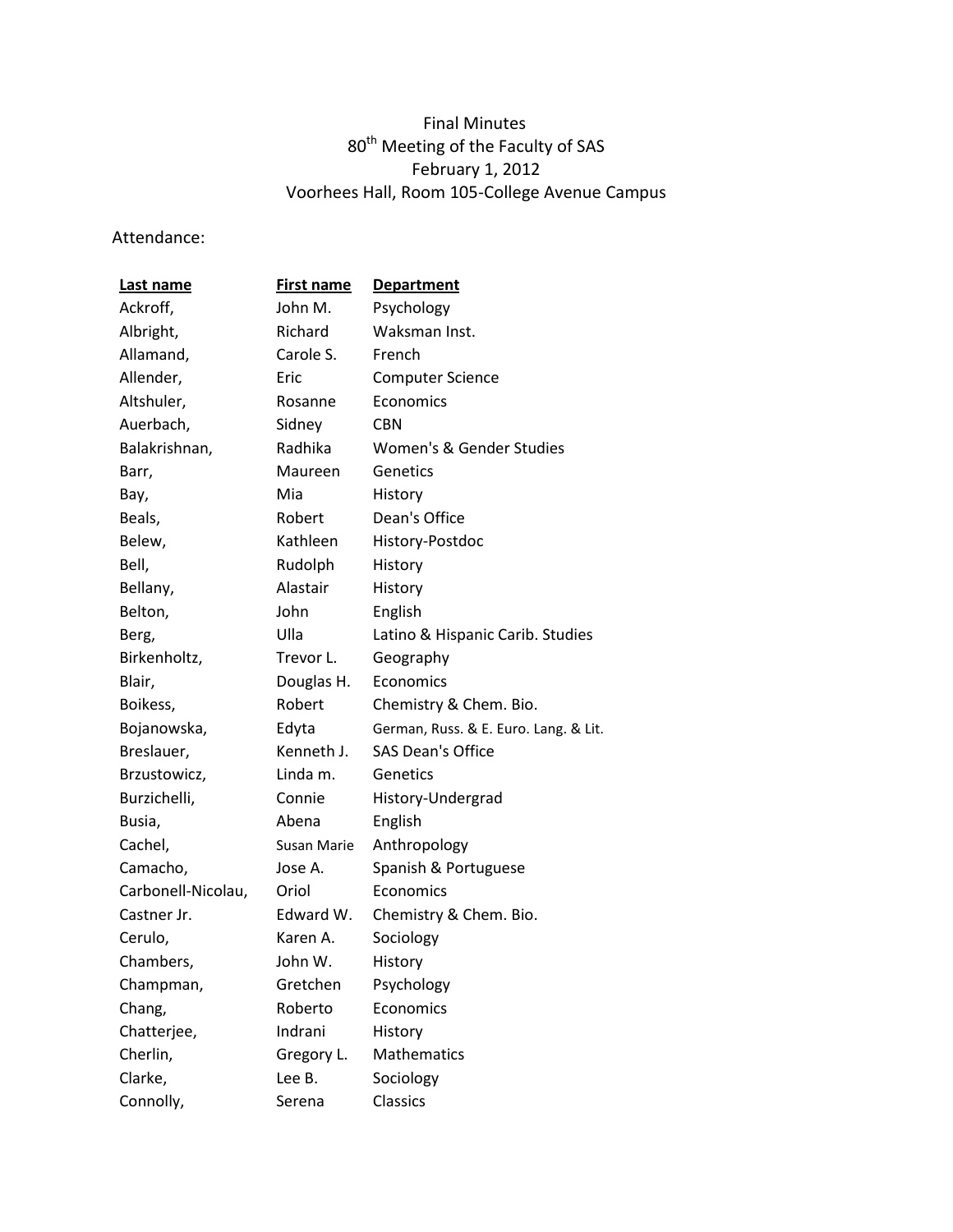| Cornilliat,  | Francois       | French                           |
|--------------|----------------|----------------------------------|
| Davis,       | <b>Belinda</b> | History                          |
| Davis,       | Alex           | Biology-Undergrad                |
| Dayal,       | Veneeta        | Linguistics                      |
| DeVine,      | Jessalyn       | Chemistry-Undergrad              |
| Diamond,     | Elin F.        | English                          |
| Dickson,     | Linnea         | Psychology                       |
| Dienst,      | Richard        | English                          |
| Dismukes,    | Gerard C.      | Chemistry & Chem. Bio.           |
| Eisenzweig,  | Uri-Aron       | French                           |
| Ellis,       | Katherine      | English                          |
| Evans,       | <b>Bradley</b> | English                          |
| Fabian,      | Ann            | <b>American Studies</b>          |
| Feigenson,   | Mark D.        | <b>Geological Sciences</b>       |
| Festa,       | Lynn           | English                          |
| Figueira,    | Thomas J.      | Classics                         |
| Fishbein,    | Leslie Ellen   | <b>American Studies</b>          |
| Flores,      | Tatiana E.     | Art History                      |
| Friedman,    | Judith J.      | Sociology                        |
| Fugman,      | Douglas        | Genetics                         |
| Gang,        | Ira            | Economics                        |
| Gerson,      | Judith M.      | Sociology                        |
| Gillette,    | J. William     | History                          |
| Gliserman,   | Martin J.      | English                          |
| Goldstein,   | Daniel         | Anthropology                     |
| Gordon,      | Ann D.         | History                          |
| Gordon,      | Derek          | Genetics                         |
| Guha,        | Sumit          | History                          |
| Hall,        | Gene           | Chemistry & Chem. Bio.           |
| Hamilton,    | Leonard W.     | Psychology                       |
| Hansell,     | Stephen E.     | Sociology                        |
| Haraski,     | Jiro           | Asian Lang. & Cultures           |
| Haugerud,    | Angelique      | Anthropology                     |
| Haviland,    | Martha         | <b>DLS Undergrad Instruction</b> |
| Hawkesworth, | Mary E.        | Women's & Gender Studies         |
| Heiba,       | Lauren         | History-Undergrad                |
| Heiman,      | Gary           | Genetics                         |
| Herzog,      | Gregory F.     | Chemistry & Chem. Bio.           |
| Hey,         | Emanuel B.     | Genetics                         |
| Hodgson,     | Dorothy L.     | Anthropology                     |
| Hudson,      | Judith A.      | Psychology                       |
| Hughes Jr.,  | Joseph P.      | Economics                        |
| Hughes,      | David M.       | Anthropology                     |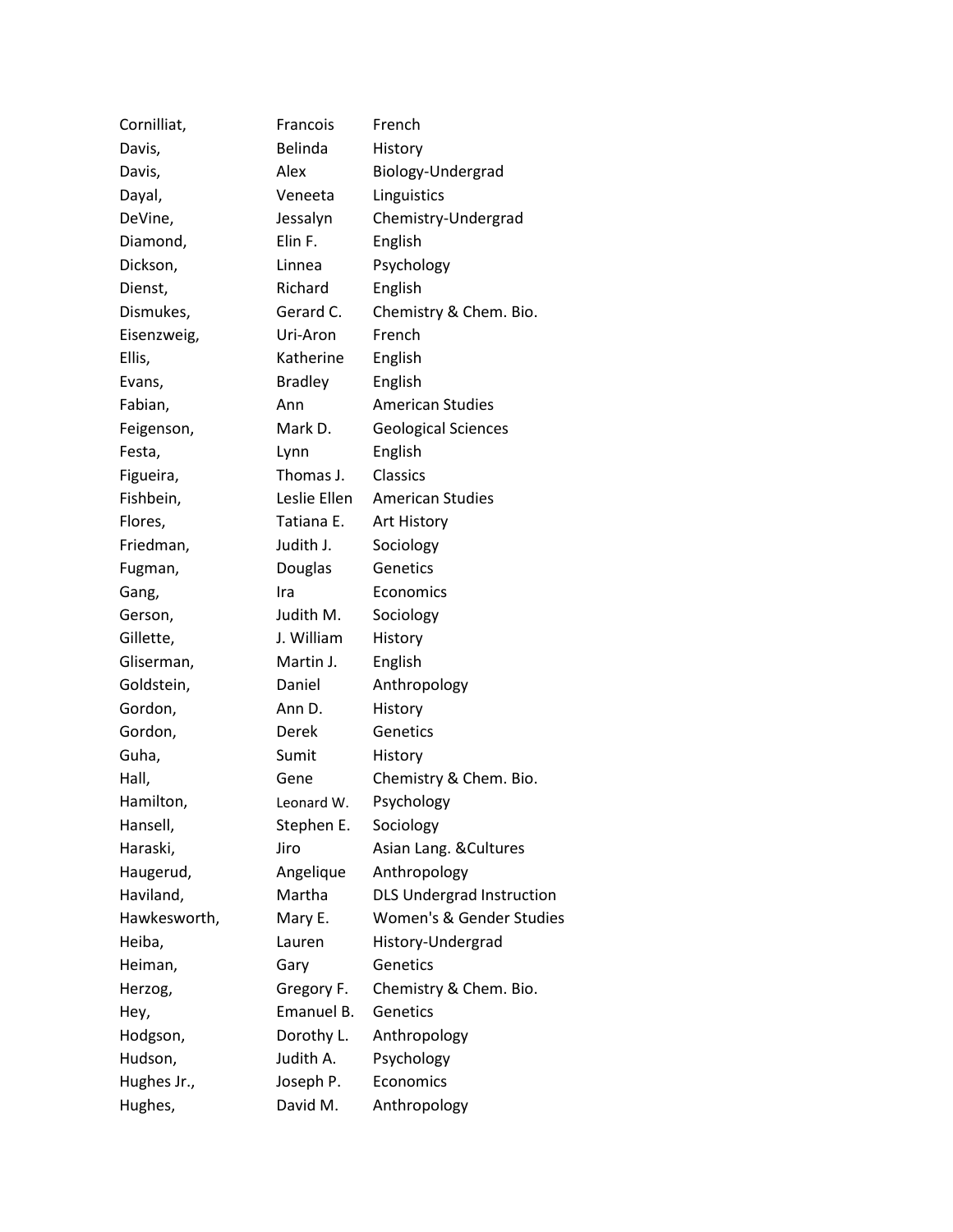| Hunt,                | Jennifer A.  | Economics                             |
|----------------------|--------------|---------------------------------------|
| Hyndman,             | Arnold G.    | <b>CBN</b>                            |
| Ingate,              | Margaret     | Psychology                            |
| Israel,              | Paul B.      | Thomas A. Edison Papers               |
| Jager,               | Colin        | English                               |
| Johnson,             | James        | Religion                              |
| Jones,               | Jennifer M.  | History                               |
| Jussim,              | Lee          | Psychology                            |
| Kaplan,              | Temma        | History                               |
| karlin,              | Robert A.    | Psychology                            |
| Kelly,               | Samatha      | History                               |
| Kilianski,           | <b>Steve</b> | Psychology                            |
| Killingsworth,       | Mark         | Economics                             |
| Kirschner,           | Carl         | <b>EVPAA</b>                          |
| Kolbaba,             | Tia          | Religion                              |
| Konsolaki,           | Maria        | Genetics                              |
| Koszarski,           | Richard      | English                               |
| Kramnick,            | Jonathan B   | English                               |
| Krenos,              | John R.      | Chemistry & Chem. Bio.                |
| Krivo,               | Lauren J.    | Sociology                             |
| Kronenberg,          | Leah         | Classics                              |
| Kusnecov,            | Alexander    | Psychology                            |
| Larrier,             | Renee B.     | French                                |
| Levine,              | Michael      | German, Russ. & E. Euro. Lang. & Lit. |
| Litterman-Lewis      | Sandra       | English                               |
| Livingston,          | Julie        | History                               |
| Lyons,               | Richard N.   | <b>Mathematics</b>                    |
| MacKendrick,         | Norah A.     | Sociology                             |
| Magana,              | Rocio        | Anthropology                          |
| Marder,              | Tod A.       | Art History                           |
| Markowitz,           | Norman       | History                               |
| Martinez San Miguel, | Yolanda      | Latino & Hispanic Carib. Studies      |
| Martin-Marquez,      | Susan        | Spanish & Portuguese                  |
| Mascia-Lees,         | Frances      | Dean's Office                         |
| Masschaele,          | James        | History                               |
| Matise,              | Tara         | Genetics                              |
| Matzel,              | Louis        | Psychology                            |
| McCarthy,            | Danielle     | Psychology                            |
| McClure,             | John         | English                               |
| McGill,              | Meredith     | English                               |
| McGuire,             | <b>Terry</b> | Genetics                              |
| McKeon,              | Michael      | English                               |
| McLean,              | Paul         | Sociology                             |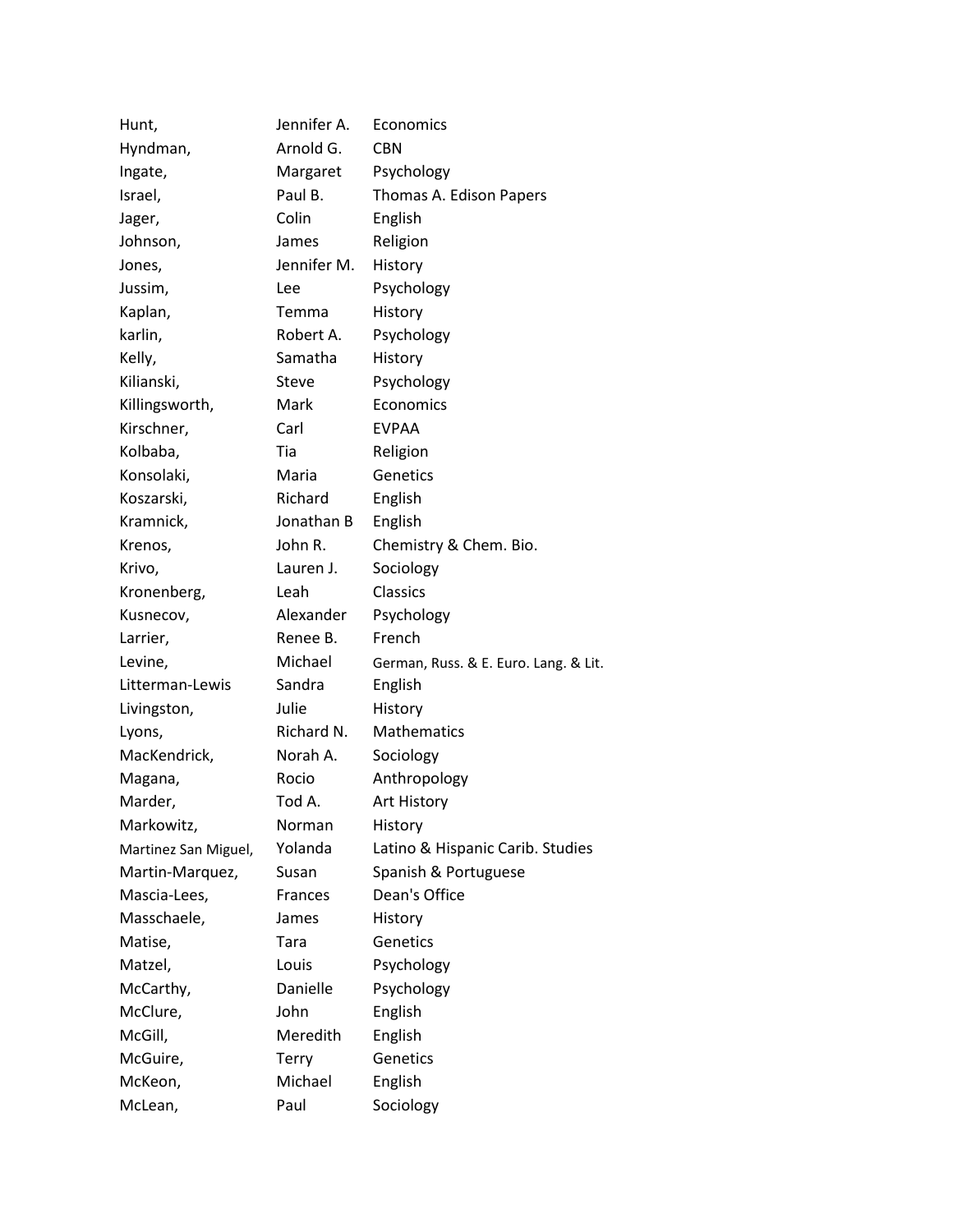| McMahan,           | Jefferson       | Philosophy                            |  |
|--------------------|-----------------|---------------------------------------|--|
| Minsky,            | Naftaly         | <b>Computer Science</b>               |  |
| Musolino,          | Julien          | Psychology                            |  |
| Naus,              | Joseph          | <b>Statistics</b>                     |  |
| Nishikawa,         | Kelly           | History-Undergrad                     |  |
| Ogilvie,           | Daniel          | Psychology                            |  |
| Pairet Vinas,      | Ana             | French                                |  |
| Persin,            | Margaret        | Spanish & Portuguese                  |  |
| Phillips,          | Julie           | Sociology                             |  |
| Pirog,             | Gerald          | German, Russ. & E. Euro. Lang. & Lit. |  |
| Piroux,            | Lorraine        | French                                |  |
| Potenza,           | Joseph          | Chemistry & Chem. Bio.                |  |
| Prusa,             | Thomas J.       | Economics                             |  |
| Puglisi,           | Catherine       | Art History                           |  |
| Reed,              | James           | History                               |  |
| Rendsburg,         | Gary            | Jewish Studies                        |  |
| Rennie,            | <b>Nicholas</b> | German, Russ. & E. Euro. Lang. & Lit. |  |
| Rockland,          | Michael         | <b>American Studies</b>               |  |
| Rockoff,           | Hugh            | Economics                             |  |
| Romsted,           | Laurence        | Chemistry & Chem. Bio.                |  |
| Ronshaw,           | Jarrott         | <b>Star Ledger</b>                    |  |
| Roos,              | Patricia        | Sociology                             |  |
| Rovee-Collier,     | Carolyn         | Psychology                            |  |
| Rubin,             | Jeffrey         | Economics                             |  |
| Rudman,            | Laurie Ann      | Psychology                            |  |
| Sackrowitz,        | Harold          | <b>Statistics</b>                     |  |
| Safir,             | Kenneth J.      | Linguistics                           |  |
| Schilling,         | Derek           | French                                |  |
| Schneider,         | Laura           | Geography                             |  |
| Schroeder,         | Richard         | Geography                             |  |
| Schuler,           | Kyla            | Women's & Gender Studies              |  |
| Scott,             | Robert          | Anthropology                          |  |
| Selby,             | Edward          | Psychology                            |  |
| Serrano,           | Richard         | French                                |  |
| Shapiro,           | Joel            | Physics & Astronomy                   |  |
| Sharp,             | Jane            | Art History                           |  |
| Sheflin,           | Neil            | Economics                             |  |
| Shors,             | Tracey          | Psychology                            |  |
| Sidlauskas,        | Susan           | Art History                           |  |
| Siegel,            | Jonah           | English                               |  |
| Sifuentes-Jauregui | Ben             | <b>American Studies</b>               |  |
| Simmons,           | Richard         | Asian Lang. & Cultures                |  |
| Singson,           | Andrew          | Waksman Inst.                         |  |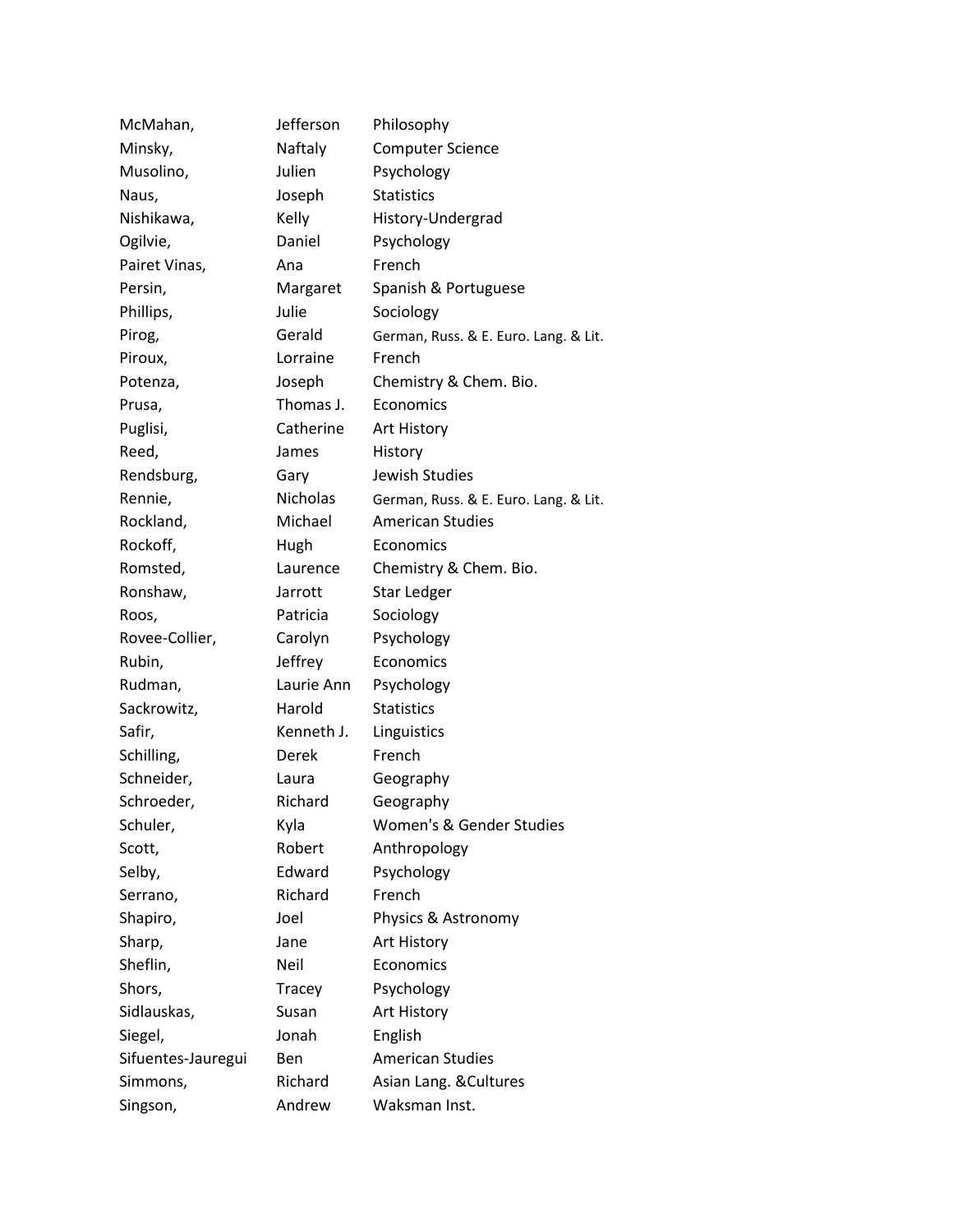| Smith,      | David        | Sociology              |
|-------------|--------------|------------------------|
| Smith,      | Holly        | Philosophy             |
| Sopher,     | Barry        | Economics              |
| Speer,      | Mary         | French                 |
| St. Martin, | Kevin        | Geography              |
| Stich,      | Stephen      | Philosophy             |
| Syrett,     | Kristen      | Linguistics            |
| Tao,        | Jiang        | Religion               |
| Taylor,     | John         | Chemistry & Chem. Bio. |
| Tesar,      | <b>Bruce</b> | Linguistics            |
| Thomas,     | Simon        | <b>Mathematics</b>     |
| Tomiyama,   | Ayako        | Psychology             |
| Townsend,   | Camilla      | History                |
| Trivers,    | Robert       | Anthropology           |
| Tsurumi,    | Hiroki       | Economics              |
| Turner,     | Henry        | English                |
| Vesterman,  | William      | English                |
| Vettori,    | Alessandro   | Italian                |
| Wagner,     | George       | Psychology             |
| Walker,     | Janet        | Asian Lang. & Cultures |
| Wasserman,  | Mark         | History                |
| Wilder,     | David        | Psychology             |
| Williams,   | Carolyn      | English                |
| Yanni,      | Carla        | Art History            |
| Yu,         | Lei          | Genetics               |

1. Executive Dean Douglas Greenberg called the meeting to order at 9:03am. He recognized Rudolph Bell (History) who explained that he was teaching History in the News and would like to receive permission from speakers to record their comments for use in the course. They would need to sign a release form. After discussion of a question raised from the floor as to whether a participant in a public meeting could deny permission to record comments, Dean Greenberg stated that it was university policy that any participant could refuse permission to have their comments recorded. Dean Greenberg then explained that this special meeting was called for discussion and action on a resolution on athletics that was originally on the agenda at the December 14 meeting of the faculty, a meeting that was adjourned for lack of a quorum. A copy of the resolution, originally proposed by Mark Killingsworth (Economics), was previously circulated, and because broad participation in the discussion was anticipated, individual comments would be limited to three minutes so that we could bring the question to a vote by 10:40. Faculty members with competing teaching commitments would be recognized first.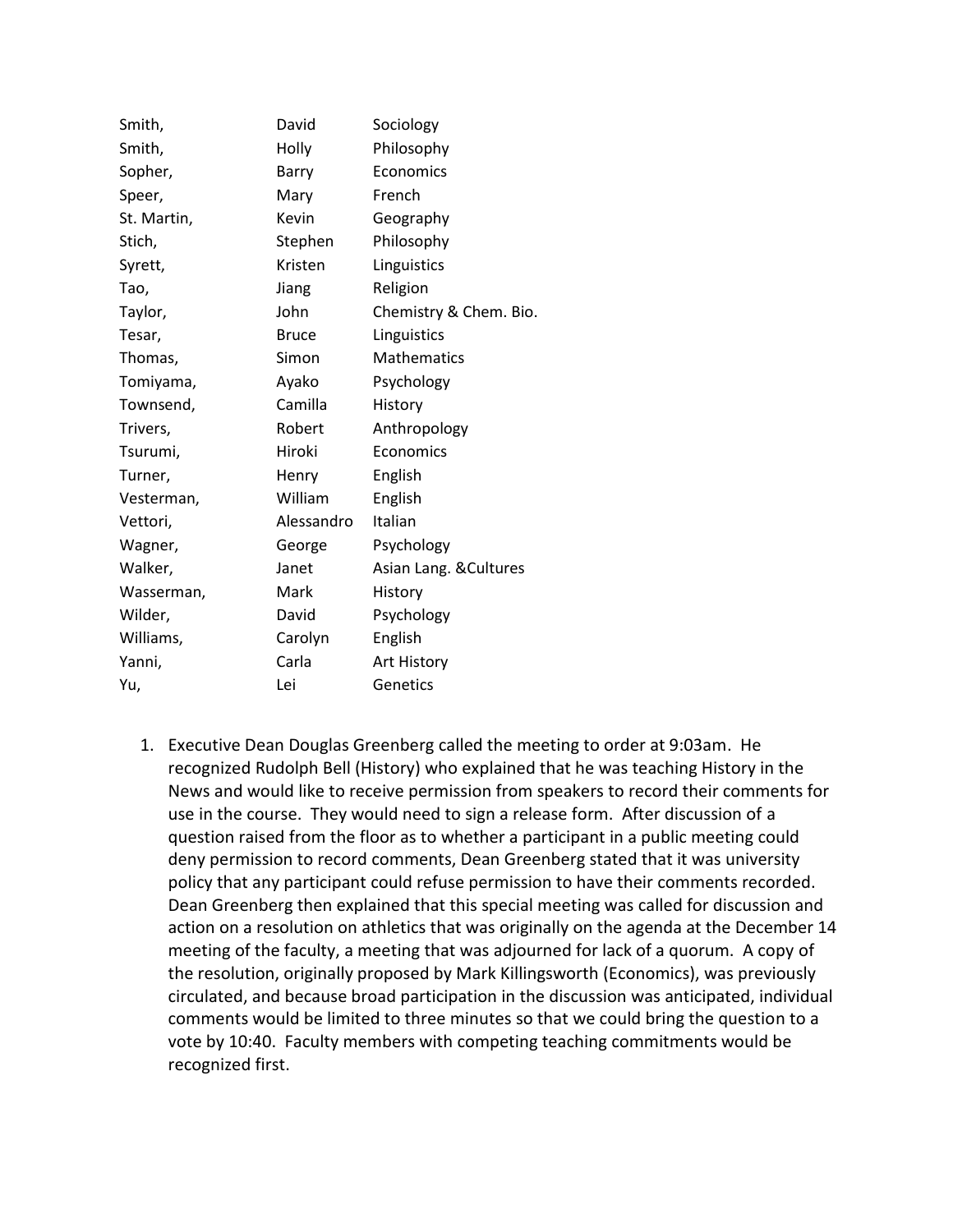- 2. Professor Killingsworth reviewed the resolution calling on the University administration and the Board of Governors to increase the transparency of the intercollegiate athletic budget; to reduce the University subsidy of the intercollegiate athletic program; and to put the question of compulsory student fees for athletics to a student referendum.
- 3. Carl Kirschner (Spanish&Porutguese/Special Counselor for Integrative Academic Programs & former Dean of Rutgers College) spoke against the resolution. Kirschner noted that abundant information on the athletic budget is readily available from the Office of Budget and Finance. Spending on athletics is a reasonable percentage of the university budget; only \$9 million out of a total student fee pool of 85.9 million is allocated to athletics, and none on the student fees go to support football or men's basketball. All of student fees support the 21 Olympic sports and women's basketball which cannot be self-supporting. Elimination of the Olympic sports would make Rutgers almost unique among state universities. Kirschner thought the purpose of the resolution was unclear. If it was anti-football, it should state that. If we wish to advocate greater spending on academic programs and facilities, we should specifically address those needs.
- 4. Lee Jusim (Psychology) expressed his concerns as a department chair who had to deny faculty support for such basics as photocopying of exams in the context of an athletic department budget deficit that has attracted national attention. Administration promises to reduce the deficit "in the future" ring hollow because the future is infinite, while cuts to academic budgets are threatening our core mission now. Huge salaries for even assistant coaches undermine faculty trust in administrative priorities and the legitimacy of university governance. Twenty faculty from Anthropology, History, Genetics, Psychology, Chemistry, Philosophy, Jewish Studies, Economics, Classics, Gender Studies, and Religion made statements supporting the Killingsworth resolution. Several asserted their respect for organized competitive athletics but thought that their ideals were betrayed by the hypertropy of the "revenue sports" at the expense of our core missions. Some noted the reduced budgets for support staff that made it difficult to conduct labs; others called attention to the commercialization of the university reflected in the renaming of Rutgers stadium, and called for us to "reclaim our dignity and priorities."
- 5. Arnold Hyndman (Cell Biology and Neuroscience & former Dean of Livingston College) supported the Killingsworth resolution but observed that we had to be careful of mandated cuts that might be impractical to administer. Professor Killingsworth stated that the resolution was not anti-Olympic sports and that he was confident of the administration's capacity to manage implementation of the resolution because Old Queens often made significant changes in the budget on short notice.